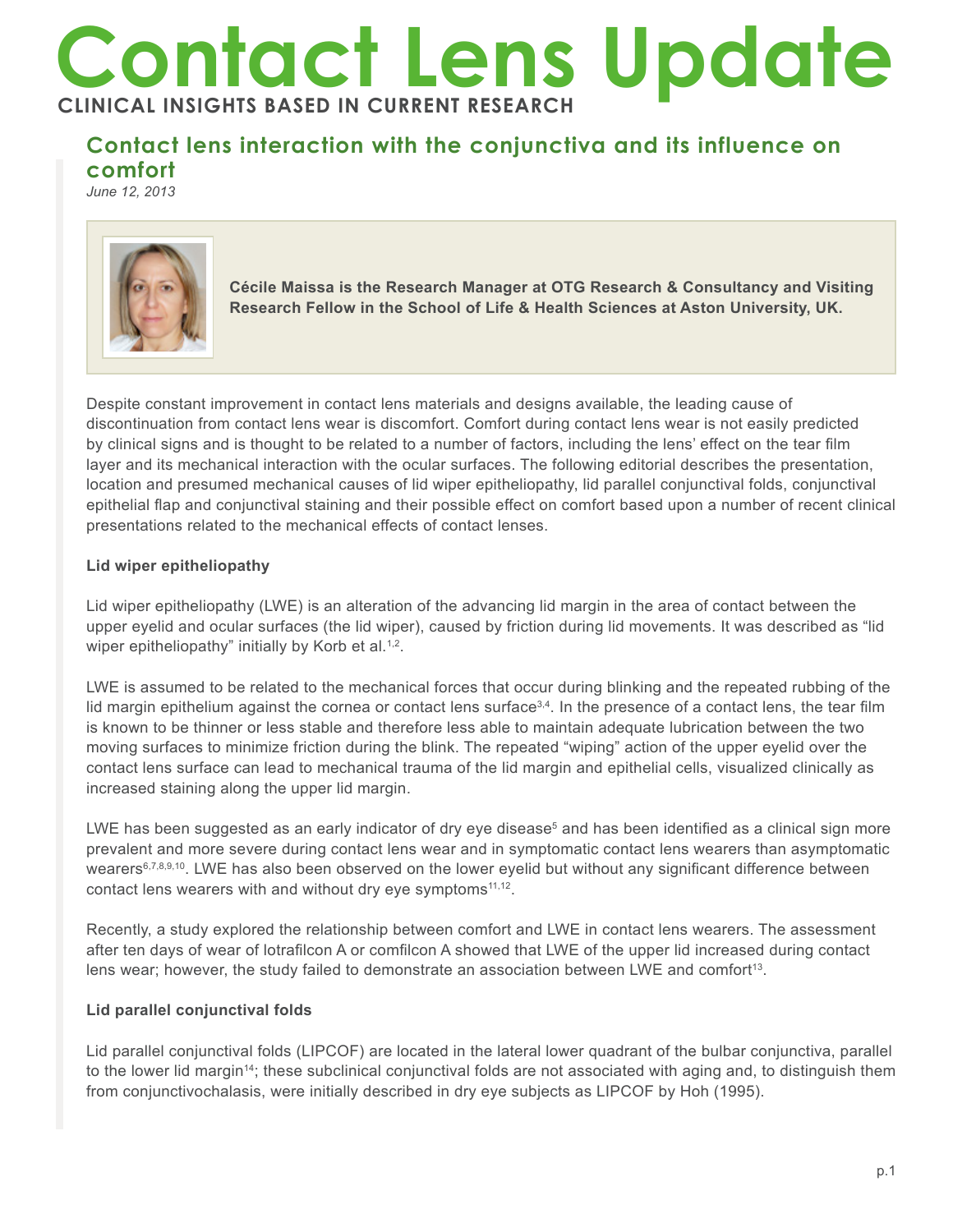Similar to LWE, LIPCOF has been reported to increase significantly in symptomatic contact lens wearers<sup>15,16</sup> and may be a predictor of contact lens-induced dry eye symptoms<sup>17</sup>.

#### **Conjunctival epithelial flap**

Conjunctival epithelial flaps (CEF) are lesions of the bulbar conjunctiva, usually bilateral and only observed in the superior or inferior quadrants; they are thought to be composed of vital epithelial and goblet cells<sup>18,19,20</sup>. Conjunctival epithelial flaps were first reported in overnight extended wear of silicone hydrogels by Lofstrom and Kruse in 2005; since then CEFs have also been observed with daily wear of silicone hydrogels<sup>21,22,23,24</sup>. They are believed to result from the repeated interaction of the lens periphery and the ocular surface, initially observed by clinicians as contact lens-induced conjunctival staining. Lofstrom and Kruse further hypothesised that CEFs were linked to contact lens fit, edge design, base curve and material modulus, with higher modulus materials with non-round edge designs more likely to produce CEFs. The occurrence of CEF is generally asymptomatic and is not related to any discomfort. Initial reports of CEF showed no direct impact on lens wearing satisfaction or comfort<sup>25,26</sup>; however, the long term effect of this condition on discomfort is unknown.

#### **Conjunctival staining**

Limbal staining, also referred to as circumlimbal staining or contact lens-induced conjunctival staining (CLICS), is produced by direct contact between the lens periphery and the ocular surface; its severity is dependent upon both the lens design (edge profile) and material rigidity (modulus) $27,28,29,30$ , with the least staining produced by "rounded" edge contact lenses with the apex away from the ocular surface and the greatest staining by "knife-point" edge design in close apposition with the ocular surface. Several studies have shown that increased circumlimbal staining, indicative of mechanical disturbance, was not a significant factor associated with decreased comfort; in fact recent data from our group and others<sup>31,32,33,34,35,36</sup> showed that the rounded edge contact lenses, which created the least circumlimbal staining, produced the worst comfort and the knife-point edge contact lenses with the worst staining and tighter fit achieved the best comfort.

Bulbar staining away from the limbus, outside of the area covered by the contact lens, is believed to be more an exposure-type staining resulting from the poor stability of the tear film spreading over the whole ocular surface in the presence of a contact lens and subsequent increased evaporation. Bulbar staining has been associated with an increase in dry eye symptomatology in contact lens wearers<sup>37,38,39</sup>. More recently, the presence of staining in the bulbar region of the conjunctiva was associated with a significant decrease in comfort for contact lenses with knife-point edge design<sup>40</sup>.

The above findings suggest that the primary factor controlling comfort is the lens edge design, its potential interaction with the eyelids and its effect on fit, and that ocular tissue dehydration is an important secondary factor<sup>41</sup>. Limbal staining does not appear to influence immediate contact lens acceptance; however the long term effect of limbal staining is unknown. Comparative studies looking at the effect of LWE and LIPCOF with contact lens materials that have different surface characteristics (surface wettability, friction) and with different comfort responses are needed to investigate any association with comfort.

#### **REFERENCES**

- 1. Korb DR, Greiner JV, et al.. Lid-wiper epitheliopathy and dry-eye symptoms in contact lens wearers. CLAO J 2002;28(4):211-6.
- 2. Korb DR, Herman JP, et al.. Lid wiper epitheliopathy and dry eye symptoms. Eye Contact Lens 2005;31(1):2-8.
- 3. Korb DR, Herman JP, et al.. Prevalence of lid wiper epitheliopathy in subjects with dry eye signs and symptoms. Cornea 2010;29(4):377-83.
- 4. Pult H, Purslow C, et al.. Clinical tests for successful contact lens wear: relationship and predictive potential. Optom Vis Sci 2008;85(10):E924-9.
- 5. Korb DR, Herman JP, et al.. Lid wiper epitheliopathy and dry eye symptoms. Eye Contact Lens 2005;31(1):2-8.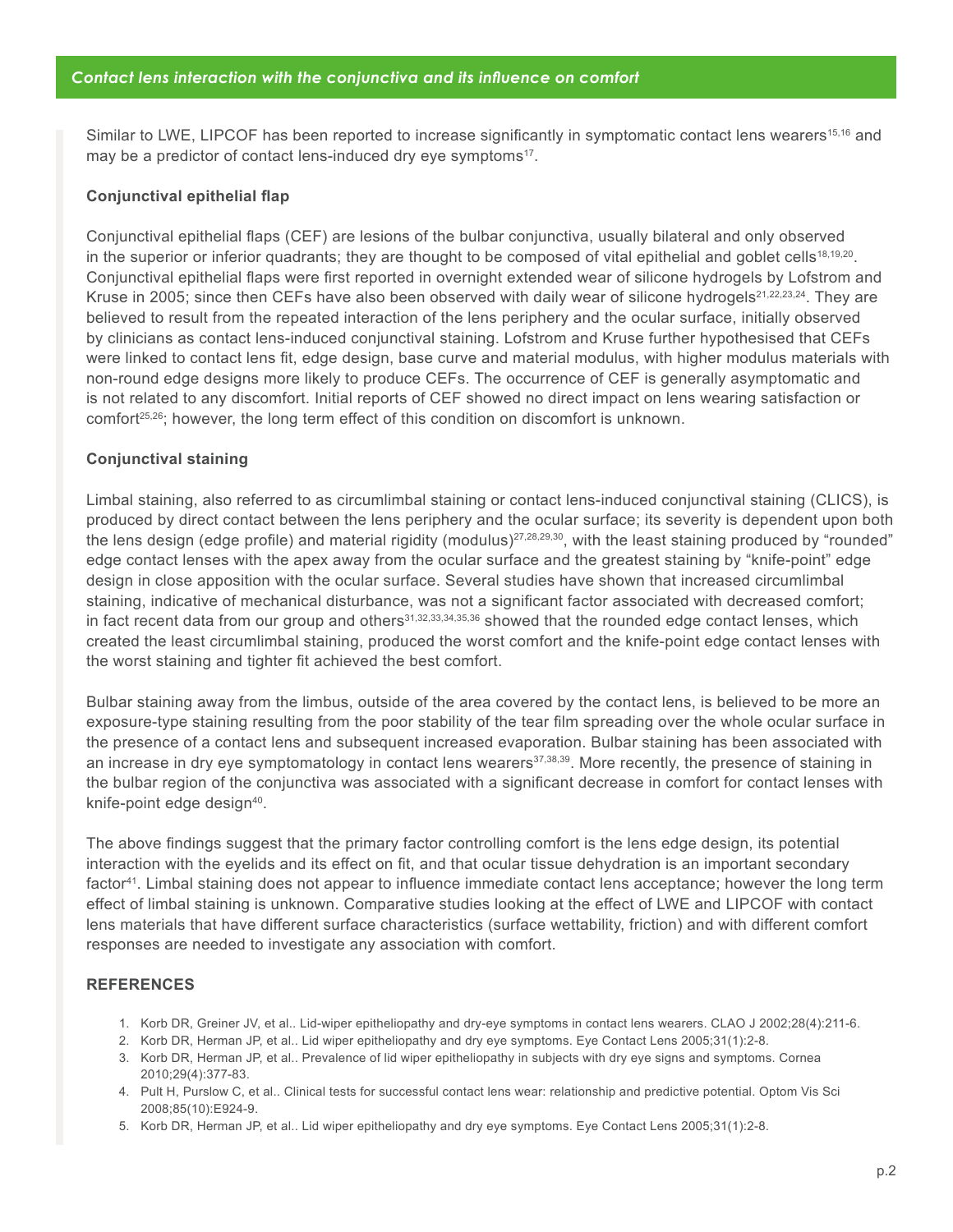#### *Contact lens interaction with the conjunctiva and its influence on comfort*

- 6. Yeniad B, Beginoglu M, Bilgin LK. Lid-wiper epitheliopathy in contact lens users and patients with dry eye. Eye Contact Lens 2010;36(3):140-3.
- 7. Shiraishi A, Yamanishi S, et al.. Lid-wiper epitheliopathy in patients with dry eye symptoms. Nihon Ganka Gakkai Zasshi 2009;113:596-600.
- 8. Varikooty J, Srinivasan S, Jones L. Atypical manifestation of upper lid margin staining in silicone hydrogel lens wearers with symptoms of dry eye. Cont Lens Anterior Eye 2008;31(1):44-6. Epub 2007 Aug 24.
- 9. Pult H, Purslow C, et al.. Clinical tests for successful contact lens wear: relationship and predictive potential. Optom Vis Sci 2008;85(10):E924-9.
- 10. Berry M, Pult H, et al.. Mucins and ocular signs in symptomatic and asymptomatic contact lens wear. Optom Vis Sci 2008;85:930–8.
- 11. Shiraishi A, Yamanishi S, et al.. Lid-wiper epitheliopathy in patients with dry eye symptoms. Nihon Ganka Gakkai Zasshi 2009;113:596-600.
- 12. Berry M, Pult H, Purslow C, Murphy PJ. Mucins and ocular signs in symptomatic and asymptomatic contact lens wear. Optom Vis Sci 2008;85:930–8.
- 13. Stahl UG, Delaveris A, et al.. Lid wiper epitheliopathy: exploring the links to comfort and osmolality in contact lens wear. Cont Lens Anterior Eye 2011;34(Supplement 1) S1-S43:518.
- 14. Sickenberg W, Pult H, Sickenberg B. LIPCOF and contact lens wearers A new tool to forecast subjective dryness and degree of comfort of contact lens wearers. Contactologia 2000;22:74-9.
- 15. Pult H, Purslow C, et al.. Clinical tests for successful contact lens wear: relationship and predictive potential. Optom Vis Sci 2008;85(10):E924-9.
- 16. Berry M, Pult H, Purslow C, Murphy PJ. Mucins and ocular signs in symptomatic and asymptomatic contact lens wear. Optom Vis Sci 2008;85:930–8.
- 17. Pult H, Murphy PJ, Purslow C. A novel method to predict the dry eye symptoms in new contact lens wearers. Optom Vis Sci 2009;86:1042–50.
- 18. Lofstrom T, Kruse A. A conjunctival response to silicone hydrogel lens wear: a new finding reveals how silicone hydrogel lenses may affect the conjunctival epithelium. CL Spectrum, September 2005;42-4. http://www.clspectrum.com/ article.aspx ?article=12869
- 19. Thota S, Perrigin J, et al.. Conjunctival flaps in silicone hydrogel lens wearers. Invest Ophthalmol Vis Sci 2006;47: E-Abstract 82.
- 20. Markoulli M, Carnt N, et al.. Resolution and clinical characteristics of conjunctival "flaps". Invest Ophthalmol Vis Sci 2007;48: E-Abstract 5391.
- 21. Lin M, Truong T, et al.. Conjunctival epithelial flaps with silicone hydrogel lenses worn for daily wear. Optom Vis Sci 2005;82:E-abstract 050078.
- 22. Lakkis C, Weidemann K. Clinical evaluation of a new non surface treated silicone hydrogel lens during continuous wear. Invest Ophthalmol Vis Sci 2006; 47 E-abstract 2395
- 23. Santodomingo-Rubido J, Wolffsohn J, Gilmartin B. Conjunctival epithelial flaps with 18 months of silicone hydrogel contact lens wear. Eye Contact Lens 2008;34(1):35-8.
- 24. Graham AD, Truong TN, Lin MC. Conjunctival epithelial flap in continuous contact lens wear. Optom Vis Sci 2009;86(4):e324-31.
- 25. Lofstrom T, Kruse A. A conjunctival response to silicone hydrogel lens wear: a new finding reveals how silicone hydrogel lenses may affect the conjunctival epithelium. CL Spectrum, September 2005;42-4. http://www.clspectrum.com/ article.aspx ?article=12869
- 26. Markoulli M, Carnt N, et al.. Resolution and clinical characteristics of conjunctival "flaps". Invest Ophthalmol Vis Sci 2007;48: E-Abstract 5391.
- 27. Maïssa C, Guillon M, Garofalo RJ. Contact lens-induced circumlimbal staining in silicone hydrogel contact lenses worn on a daily wear basis. Eye Contact Lens 2012;38(1):16-26.
- 28. Brennan NA, Coles ML, Ang JH. An evaluation of silicone-hydrogel lenses worn on a daily wear basis. Clin Exp Optom 2006;89(1):18-25.
- 29. Brennan NA, Coles ML, et al.. A 12-month prospective clinical trial of comfilcon A silicone-hydrogel contact lenses worn on a 30-day continuous wear basis. Cont Lens Anterior Eye 2007 May;30(2):108-18. Epub 2007 Apr 8.
- 30. Hübner T. Edge profiles of hydrogel contact lenses and their effect on fitting and wearing characteristics. Wöhlk contactlinsen www. woehlk.com January 10, 2010. Available at: http://www.woehlk.com.hr/pdf/woehlk-wissen-02-en.pdf. Accessed July 21st, 2011.
- 31. Ozkan J, Ehrmann K, et al.. Lens parameter changes under in vitro and ex vivo conditions and their effect on the conjunctiva. Cont Lens Anterior Eye 2013 Feb 7. pii: S1367-0484(13)00005-2. doi: 10.1016/j.clae.2013.01.004. Epub ahead of print
- 32. Maïssa C, Guillon M, Garofalo RJ. Contact lens-induced circumlimbal staining in silicone hydrogel contact lenses worn on a daily wear basis. Eye Contact Lens 2012;38(1):16-26.
- 33. Morgan PB, Chamberlain P, et al.. Ocular physiology and comfort in neophyte subjects fitted with daily disposable silicone hydrogel contact lenses. Cont Lens Anterior Eye 2012;Dec 29. pii: S1367-0484(12)00331-1. doi: 10.1016/j.clae.2012.12.001. Epub ahead of print
- 34. Hübner T. Edge profiles of hydrogel contact lenses and their effect on fitting and wearing characteristics. Wöhlk contactlinsen www. woehlk.com. January 10, 2010. Available at: http://www.woehlk.com.hr/pdf/woehlk-wissen-02-en.pdf. Accessed July 21st, 2011.
- 35. Brennan NA, Coles ML, Ang JH. An evaluation of silicone-hydrogel lenses worn on a daily wear basis. Clin Exp Optom 2006;89(1):18-25.
- 36. Brennan NA, Coles ML, et al.. A 12-month prospective clinical trial of comfilcon A silicone-hydrogel contact lenses worn on a 30-day